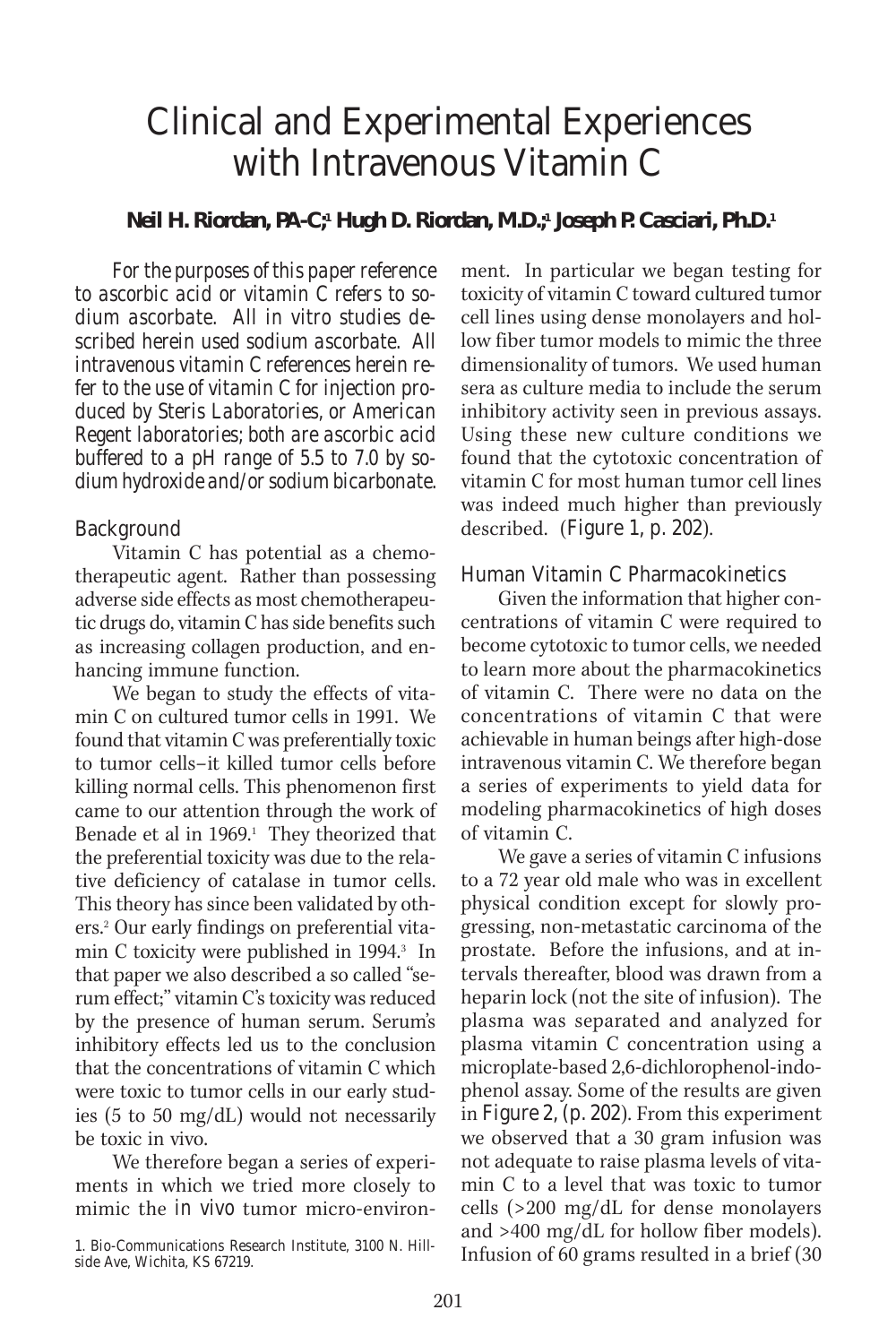

Figure 1. Vitamin C toxicity toward human colon cancer cells in different models.

Figure 2. Effects of 15, 30, 60, and 65 grams of ascorbate infused over various times on plasma ascorbate concentration in a 72-year-old man.

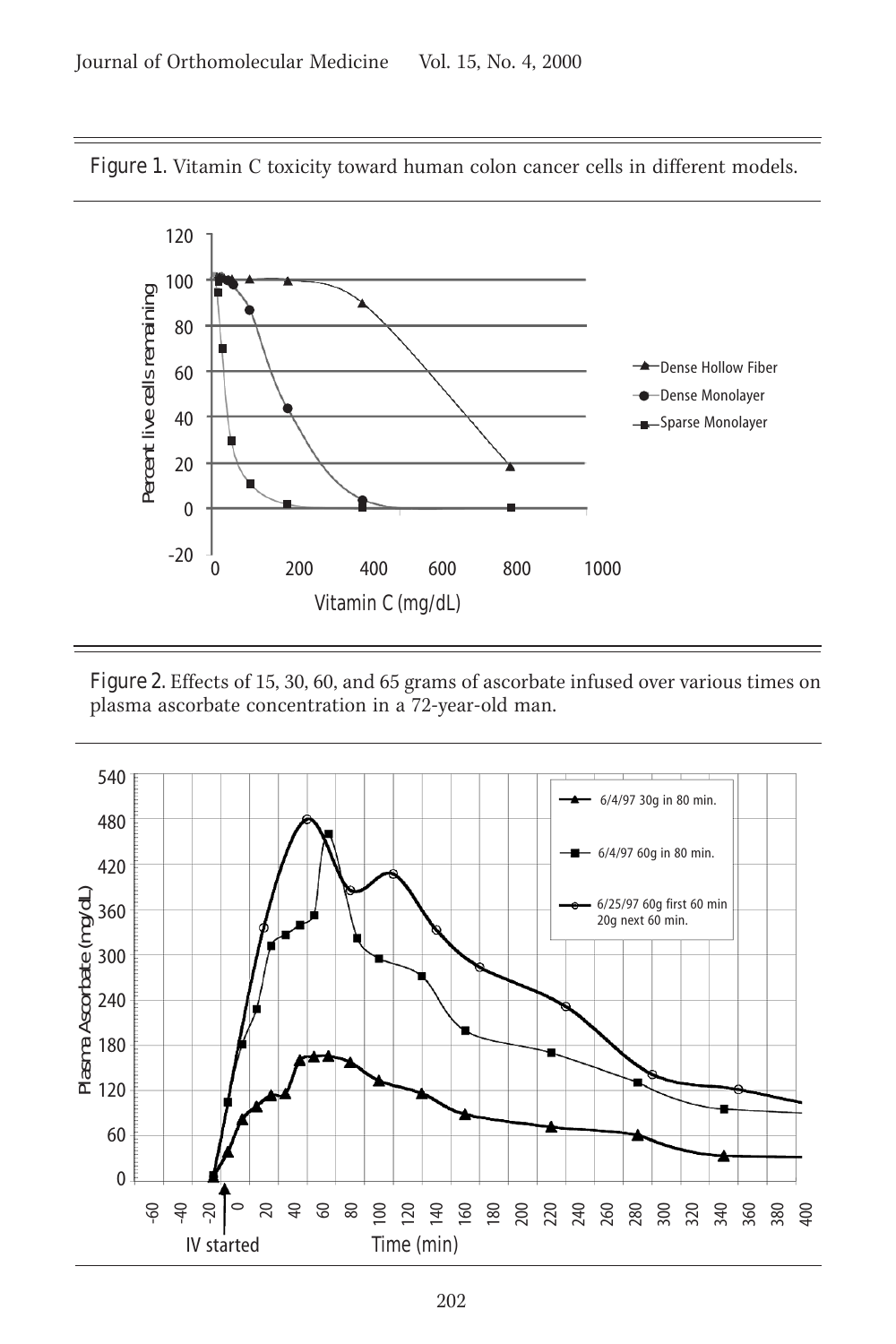min) elevation of plasma levels of vitamin C above 400 mg/dL, while 60 grams infused over 60 minutes immediately followed by 20 grams infused over the next 60 minutes resulted in a 240 minute period in which the vitamin C plasma concentration was near or above 400 mg/dL.

# Ascorbate Pharmacokinetics

Using data from the above experiments we designed a two-compartment model with four adjustable parameters  $(V_{P}$ ,  $K_{x}$ ,  $K_{1}$ ,  $K_{2}$ ) to fit the data. The model schematic and the data fit are shown in the accompanying Figure 3 (below). The parameter  $K_X$  represents the rate of excretion of ascorbate out of the blood (renal excretion), while parameter  $K_1$  represents the rate of diffusion of ascorbate from the blood into tissue and  $K_2$  represents the diffusion rate for return of ascorbate to the blood stream from the tissue compartment.

We used this two compartment model to obtain kinetic parameters from each of the in vivo vitamin C experiments where sufficient time-concentration data were obtained. We first fitted all four parameters, then fixed the blood plasma volume at 30 dL (near the average value for all experiments) and floated the three K values. Results are given in Table 1 (p.204). The average parameter values for all experiments are shown in Table 2 (p. 204) To see if there was any systematic variation in Table 2 parameter values over time, the parameter  $K_x$ , and the ratio  $K_2/$  $K_1$  for each experiment were plotted against time. The excretion constant,  $K_X$ , was remarkably uniform, as was the ratio  $K_2/K_1$  (Figure 4, p. 205). The tissue uptake rate constant,  $K_1$ , did vary, but not in a systematic way. We use the ratio  $K_2/K_1$ to point out that while  $K_2$  also varies, its variation merely compensates for variations in K1. We conclude from this analysis that the pharmacokinetic parameters of the subject did not change over a one month period of regular ascorbate infusions.

# Other Pharmacokinetic Studies

We plotted data points from three recent studies (over a three month period) against the theoretical curve obtained using the average parameter values given above. The results are shown in (Figure 5, p. 205). Clearly, there was excellent agreement between the theoretical curve and the recent data, suggesting the ascorbate pharmacokinetics for this subject were the same over the three month treatment period. This further supports the conclusion that the ascorbate transport parameters for a given subject remain relatively constant during the time of treatment.

Figure 3. Two compartment model.

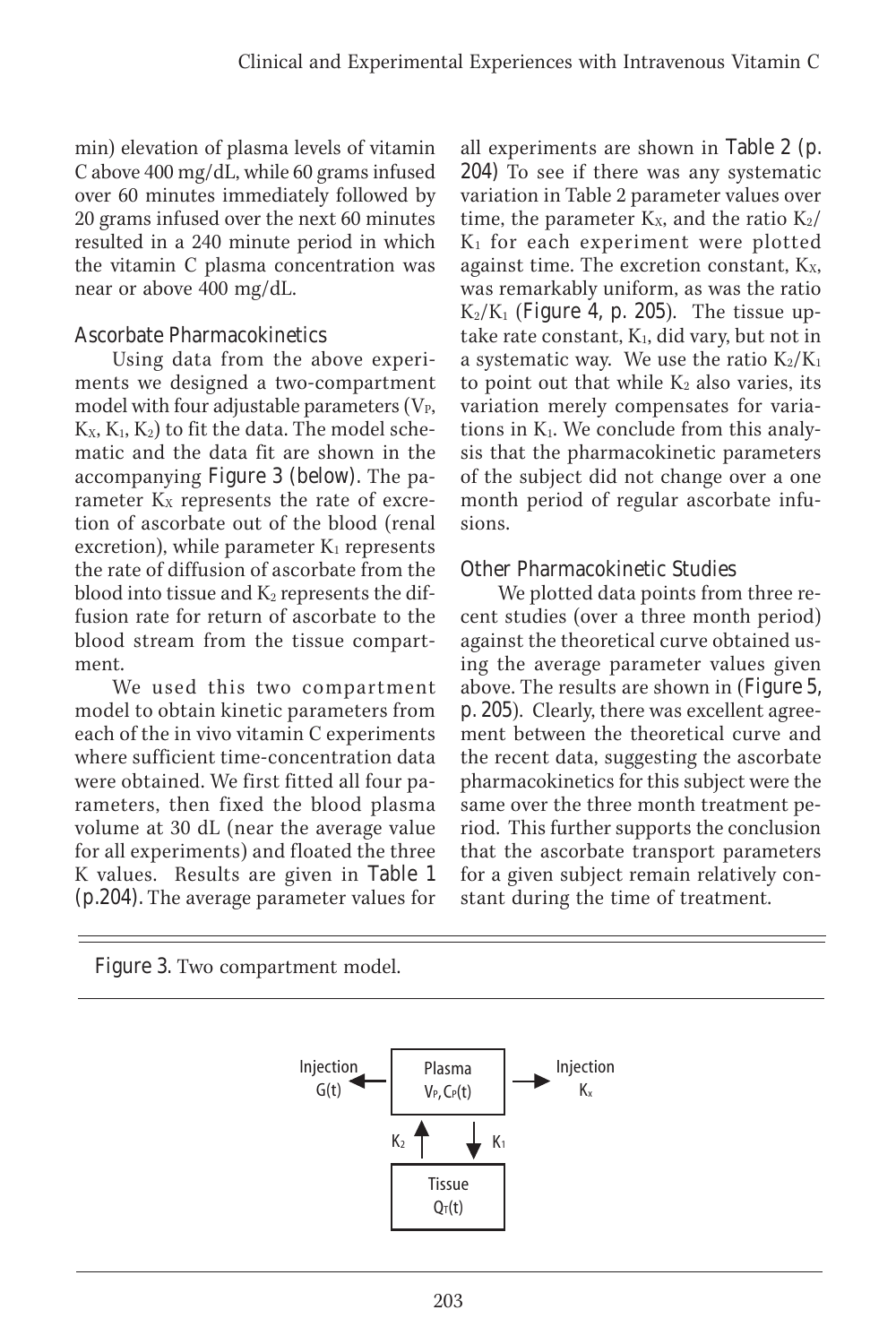| Date                                            | 5/29/97 | 6/4/97 | 6/5/97 | 6/11/97 | 6/12/97 | 6/18/97 | 6/19/97 | 6/25/97 | 6/26/97 |
|-------------------------------------------------|---------|--------|--------|---------|---------|---------|---------|---------|---------|
| Dose $(g)$                                      | 15      | 30     | 60     | 30      | 60      | 65      | 65      | 65      | 65      |
| <b>Infusion</b><br>min                          | 45      | 80     | 160    | 40      | 80      | 60      | 60      | 60      | 60      |
| $K_x$ (min -1)<br>excretion                     | 0.026   | 0.027  | 0.024  | 0.025   | 0.022   | 0.025   | 0.022   | 0.023   | 0.027   |
| $K_1$ (min-1)<br>tissue adsorb                  | 0.195   | 0.214  | 0.653  | 0.307   | 0.124   | 0.447   | 0.200   | 0.150   | 0.884   |
| $K2$ (min-1)<br>tissue efflux                   | 0.066   | 0.060  | 0.165  | 0.091   | 0.038   | 0.141   | 0.062   | 0.040   | 0.235   |
| K <sub>2</sub> /K <sub>1</sub><br>efflux/adsorb | 0.337   | 0.279  | 0.253  | 0.296   | 0.302   | 0.317   | 0.310   | 0.265   | 0.266   |
| Max C <sub>P</sub><br>mg/dL                     | 125.7   | 186.1  | 285.3  | 233.3   | 417.8   | 458.4   | 495.0   | 472.8   | 397.2   |
| <b>Ave.</b> (1-8hr)<br>CP mg/dL                 | 37.3    | 70.6   | 150.1  | 76.0    | 165.4   | 167.6   | 185.4   | 221.5   | 151.9   |

Table 1. Ascorbate pharmacokinetics *in vivo.*

Table 2. Average parameter values.

| Parameter      | Mean  | <b>SD</b> |  |
|----------------|-------|-----------|--|
| K.             | 0.025 | 0.002     |  |
| K <sub>1</sub> | 0.353 | 0.261     |  |
| K,             | 0.100 | 0.067     |  |
| $K_2/K_1$      | 0.292 | 0.028     |  |

### Computer Protocol Simulations

A program was then constructed to predict the plasma ascorbate levels in various protocols based on the pharmaco-kinetic parameters obtained above. Three protocols were simulated:

- A) 1 hour at 60 g/hr
- B) 2 hours at 60 g/hr
- C) 1 hour at 60 g/hr, then 6 hours at 10 g/hr Predicted plasma ascorbate levels

for these protocols are shown in Figure 6 (p.206). Prolonged infusions at higher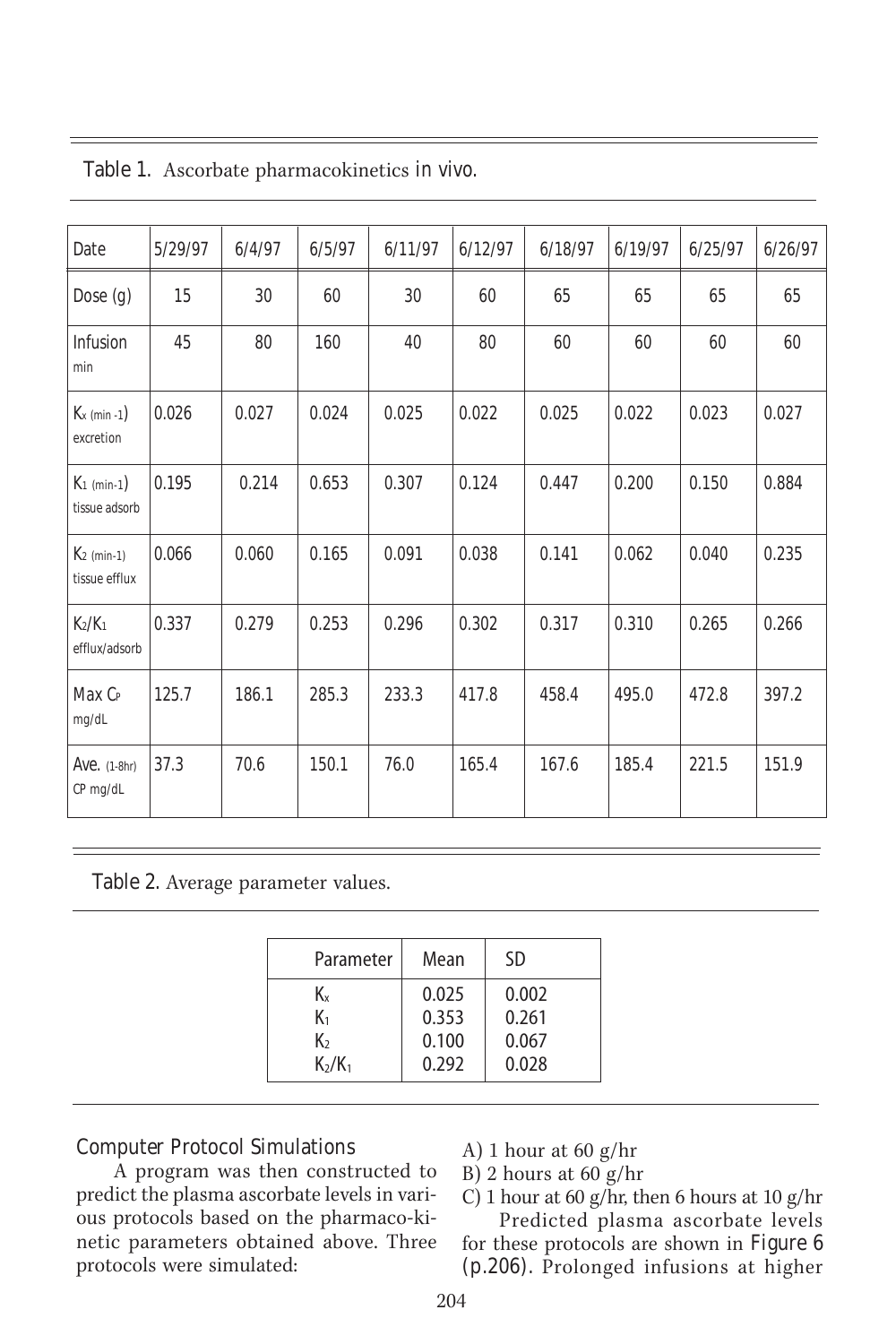

Figure 4. Pharmacokinetic variation in parameter values over time.

Figure 5. Plotted data points from three recent studies against the theoretical curve based on figure four values.



doses obviously give the highest peak values, while a "trickle" infusion can be used to maintain plasma levels at a desired level.

This computer simulation can be a useful tool for examining what plasma levels we can expect from various protocols, once the pharmacokinetics for a given subject are known from an initial experiment.

Effects of Human Serum Obtained from Subject Receiving Intravenous Vitamin C on Tumor Cell Growth

To study more closely the probability of in vivo cytotoxic effects of intravenous vitamin C we planned and performed the following experiment. Dense monolayers of human prostate tumor cells (PC-3 from ATCC) were created in microplates. A pa-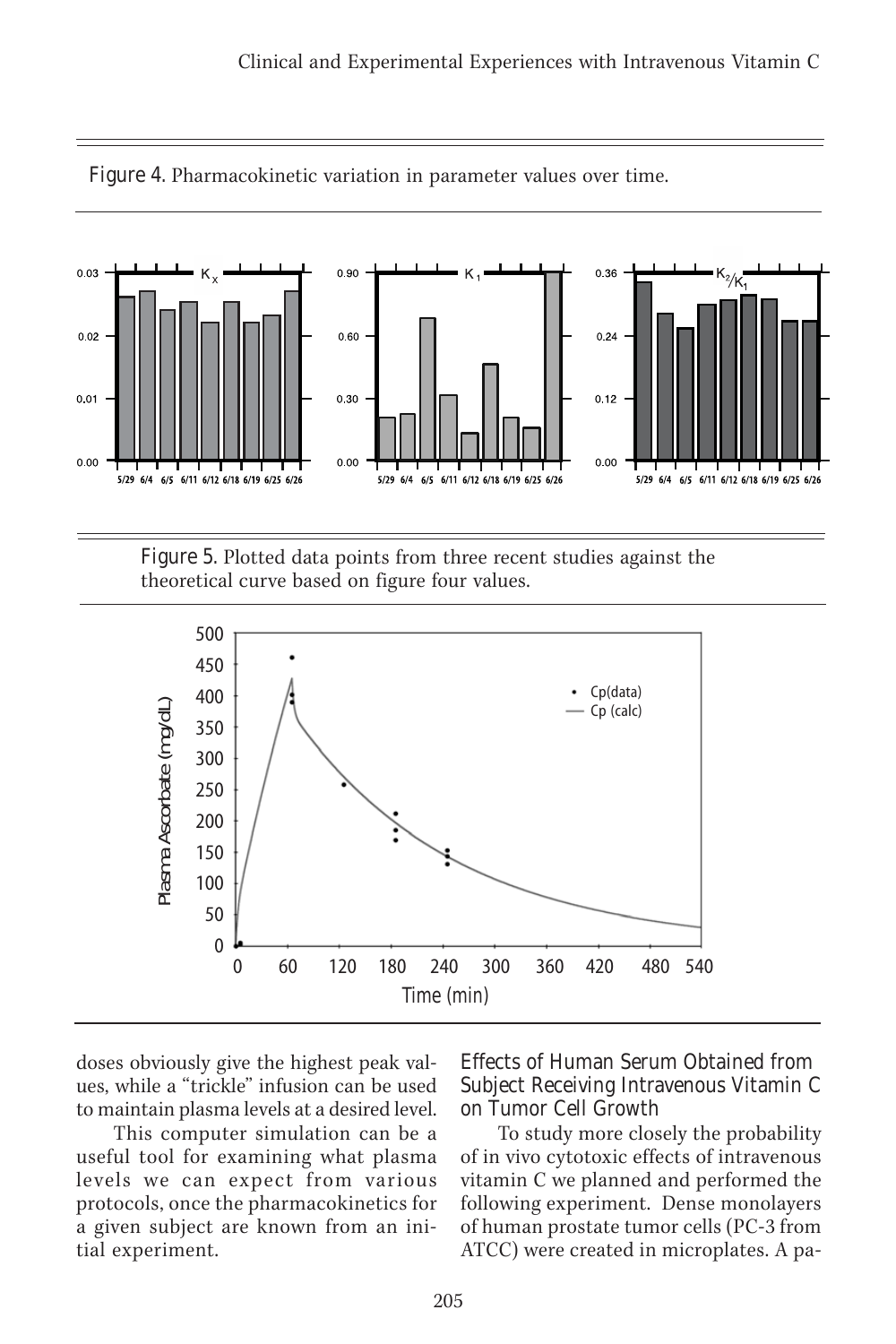

Figure 7. Effects of human serum removed from patient before and at intervals after intravenous infusion of vitamin C (60 grams) on cultured human prostate tumor cells.

tient with carcinoma of the prostate was given 65 grams of intravenous vitamin C (in 500 cc sterile water for injection) over 65 minutes. Serum separator blood tubes were drawn before the infusion and at intervals thereafter from a heparin lock separate from the infusion site. The final blood draw was five hours after the infusion began. Some of the collected serum was then tested for vitamin C concentration, and the rest was heat-inactivated and used as culture media for the prostate tumor cells. The cells were incubated for five days when the numbers of viable tumor cells were determined using a previously described carboxy-fluorescein diacetate/microplate fluorometer viable cell determination method. The results of the experiment are graphed in Figure 7 (p.207). Greater than 97% cytotoxicity was observed for the serum samples taken at 35, 65, and 95 minutes after the beginning of the IV vitamin C. During those periods the serum concentration was greater than 400 mg/dL. After that time the toxicity decreased. The last sample taken (vitamin C concentration 213 mg/dL) resulted in 64% inhibition compared to the controls.

# Potentiation of Preferential Toxicity of Vitamin C

Because plasma concentrations of vitamin C of greater than 200 mg/dL are problematic to maintain, we began looking for ways to increase the sensitivity of tumor cells to vitamin C. During experimentation we found that lipoic acid (a water and lipid soluble antioxidant that recycles vitamin C) can enhance the tumor toxic effects of vitamin C. Figure 8 (p.208) illustrates dose response of tumor cells in a hollow fiber tumor model exposed to vitamin C with and without lipoic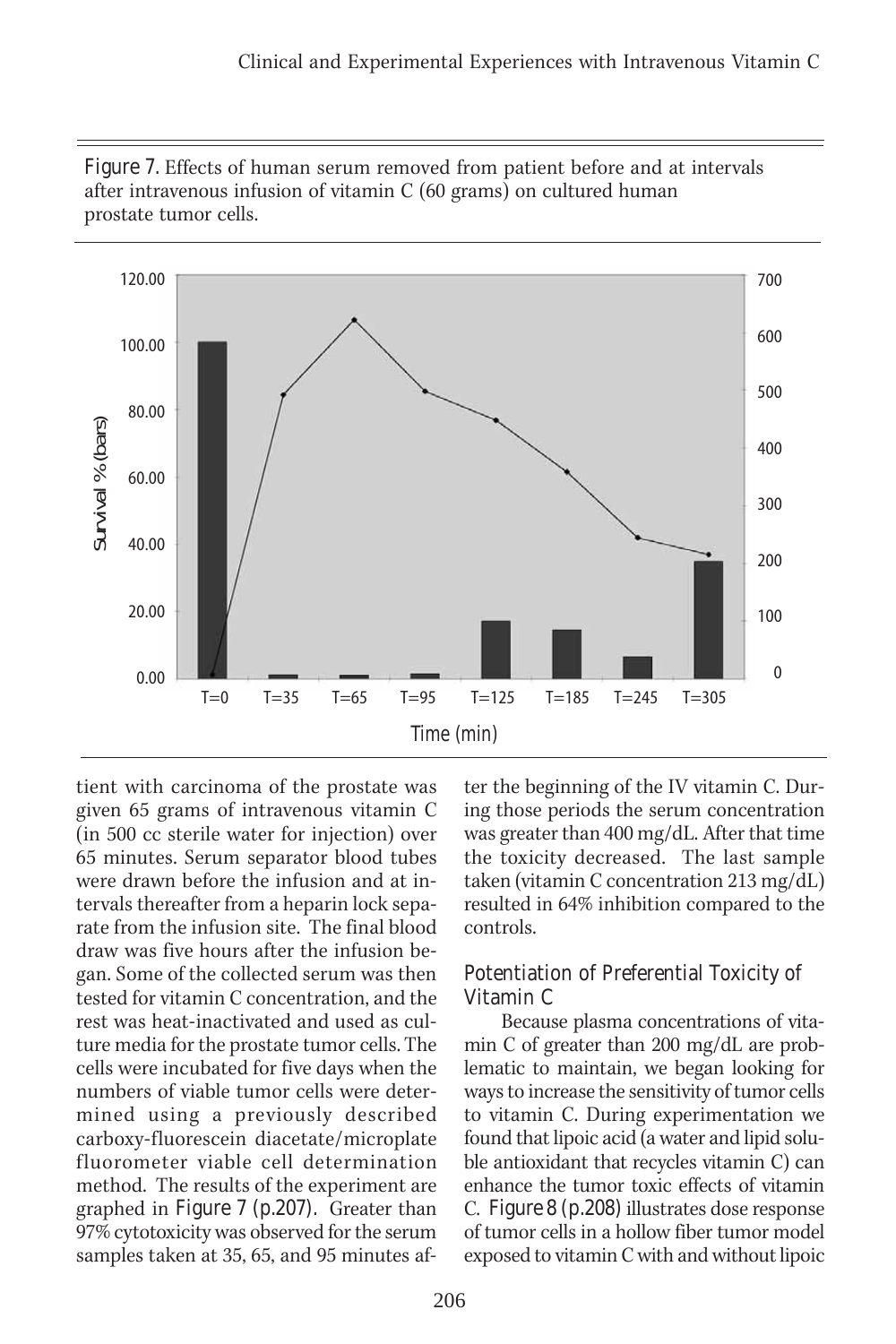Figure 8. Effect of lipoic acid on ascorbate efficiency: SW620 human colon carcinoma cells grown as hollow fiber solid in vitro tumors exposed for 48 hours to sodium ascorbate alone or in combination with lipoic acid sodium (combo 10:1).



acid. Lipoic acid decreased the dose of vitamin C required to kill 50% of the tumor cells from 700 mg/dL to 120 mg/dL.

## Effects of High-Dose Vitamin C on Tumor Cell Collagen Production

It is well known that vitamin C is required for the hydroxylation of proline, and that low levels of vitamin C can be a limiting factor in the production of collagen. Because many tumor cells produce collagenase and other proteolytic enzymes, we wanted to determine if vitamin C supplementation would increase collagen production by tumor cells, thereby having a balancing effect on collagenase. In an experiment, we supplemented cultured tumor cells with vitamin C concentrations that are achievable with oral supplementation (2 and 4 mg/ dL) and measured the collagen produced using a well-known method.<sup>5</sup> We found that indeed, these concentrations of vitamin C greatly increased the production of collagen. Data are summarized in Figure 9, p.209. It is interesting to note that when we performed cytotoxicity assays of vitamin C against the PC-3 human prostate carcinoma cell lines using concentrations as high as 300 mg/dL, we were unable to detach remaining live cells from the tissue culture flasks using trypsin/EDTA. In some cases several days of treatement with high concentra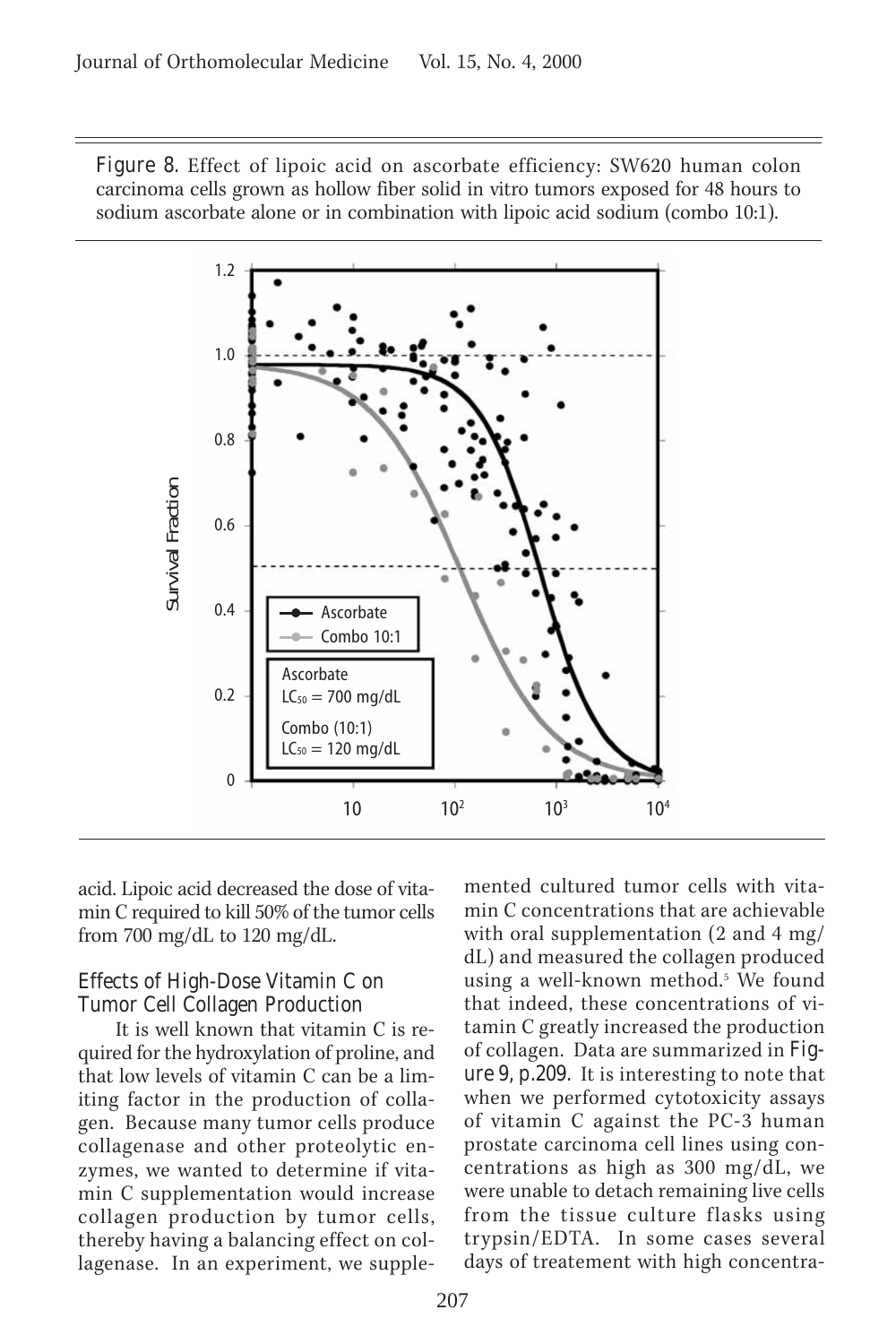Figure 6. Theoretical blood ascorbate levels.



tions of collagenase were required to detach the cells. One of us remembers literally "chipping" cells off the plastic flasks. Prostate tumor cells are very resistant to high doses of vitamin C. It may be that they are so rapidly using the vitamin C for collagen production that it doesn't have as much residence time as in other cell lines, and is therefore less toxic. Of clinical note is that we have several patients diagnosed with prostate cancer who have taken continuous large oral doses of vitamin C for many years and do not progress to metastatic disease, despite a relatively large intracapsular tumor burden. Perhaps their tumor cells are "gluing themselves" in place by high collagen production.

#### Clinical Experiences

We have not observed toxic reactions to high-dose intravenous vitamin C. All patients are pre-screened for glucose-5 phosphate dehydrogenase deficiency.

#### Patients with Renal Cell Carcinoma Treated with Intravenous Vitamin C

One of us (HDR) reported positive effects of vitamin C therapy in a patient with adenocarcinoma of the kidney in 1990.4 This report described a 70-year-old white male diagnosed with adenocarcinoma of his right kidney. Shortly after right nephrectomy, he developed metastatic lesions in the liver and lung. The patient elected not to proceed with standard methods of treatment. Upon his request, he began intravenous vitamin C treatment, starting at 30 grams twice per week. Six weeks after initiation of therapy, reports indicated that the patient was feeling well, his exam was normal, and his metastases were shrinking. Fifteen months after initial therapy, the patient's oncologist reported the patient was feeling well with absolutely no signs of progressive cancer. The patient remained cancer-free for 14 years. He died of congestive heart failure at the age of 84. A second case study, published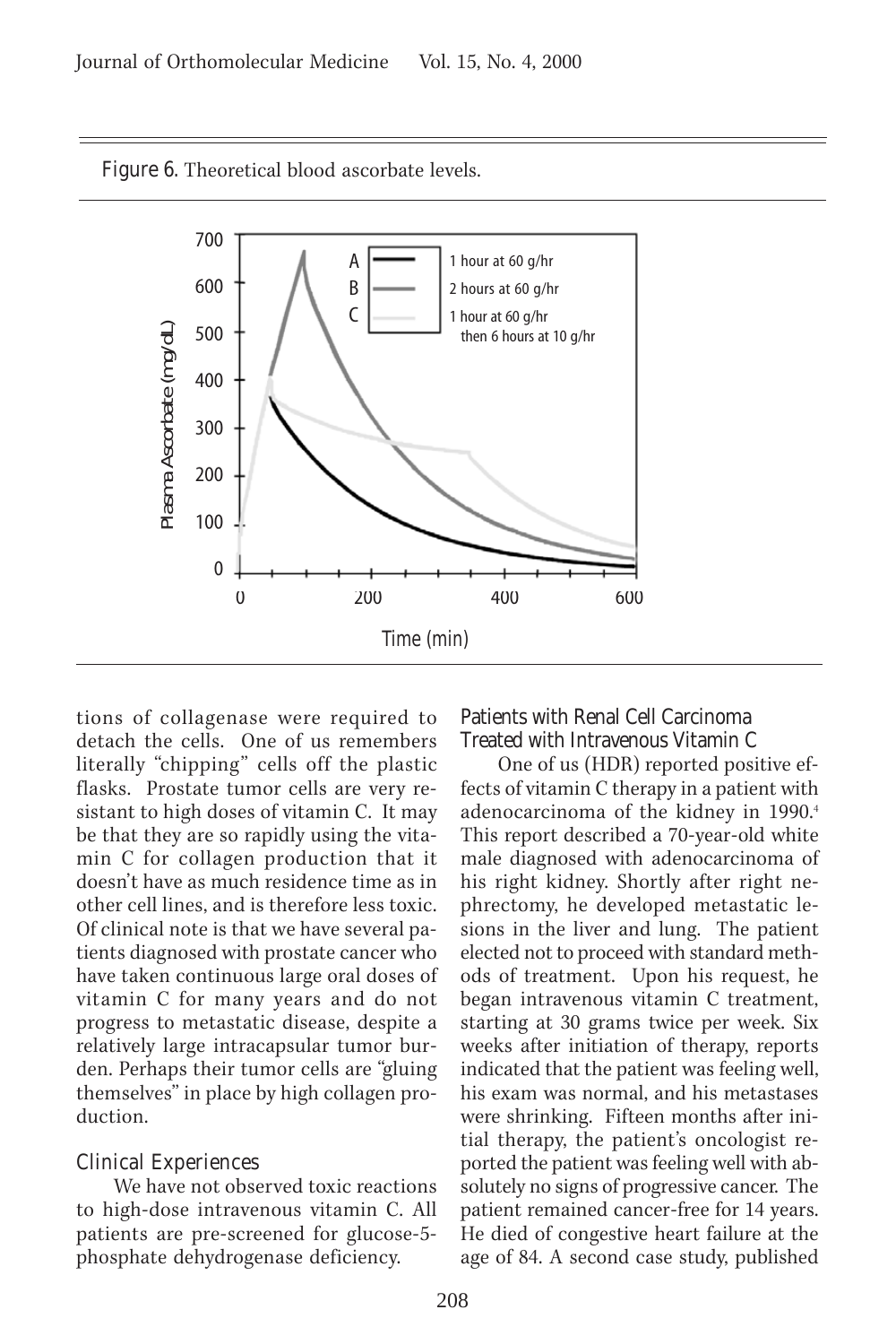

Figure 9. Effects of Vitamin C supplementation on collagen production by tumor cells.

in 1998,<sup>5</sup> described another complete remission in a patient with metastatic renal cell carcinoma. The patient was a 52-year-old white female from Wisconsin diagnosed with non-metastatic disease in September 1995. In October 1996, eight metastatic lung lesions were found: seven in the right lung and one in the left (measuring between 1-3 cm). The patient chose not to undergo chemotherapy or radiation treatments. The patient was started on intravenous vitamin C and specific oral nutrient supplements to correct diagnosed deficiencies and a broad-spectrum oral nutritional supplement in October, 1996. The initial dose of intravenous vitamin C was 15 grams, subsequently increased to 65 grams after two weeks. The patient was given two infusions per week. Intravenous vitamin C treatments were continued until June 6, 1997. An x-ray taken at that time revealed resolution of all but one lung metastases. The patient discontinued intravenous vitamin C infusions at that time and continued taking the broad-spectrum oral

nutritional supplement. A radiology report on a chest x-ray taken January 15, 1998, stated that no significant infiltrate was evident, and there was resolution of the left upper lobe lung metastasis. In February, 1999 a chest xray showed no lung masses, and the patient reported being well at that time.

# Combined Intravenous Vitamin C and Chemotherapy in a Patient with Stage IV Colorectal Carcinoma

In April, 1997, a 51-year-old white male from Wichita, Kansas was first seen at our center. He was well other than having type II diabetes until the previous fall when he developed painless bright red rectal bleeding. A work-up demonstrated the presence of a distal colon lesion. On December 31, 1997 he underwent an anterior colon resection and appendectomy at a local hospital. The colon tumor penetrated through the bowel wall and into the surrounding pericolonic adipose tissue. Two large hepatic metastases were discovered at the time of surgery; one was biopsied. Pathol-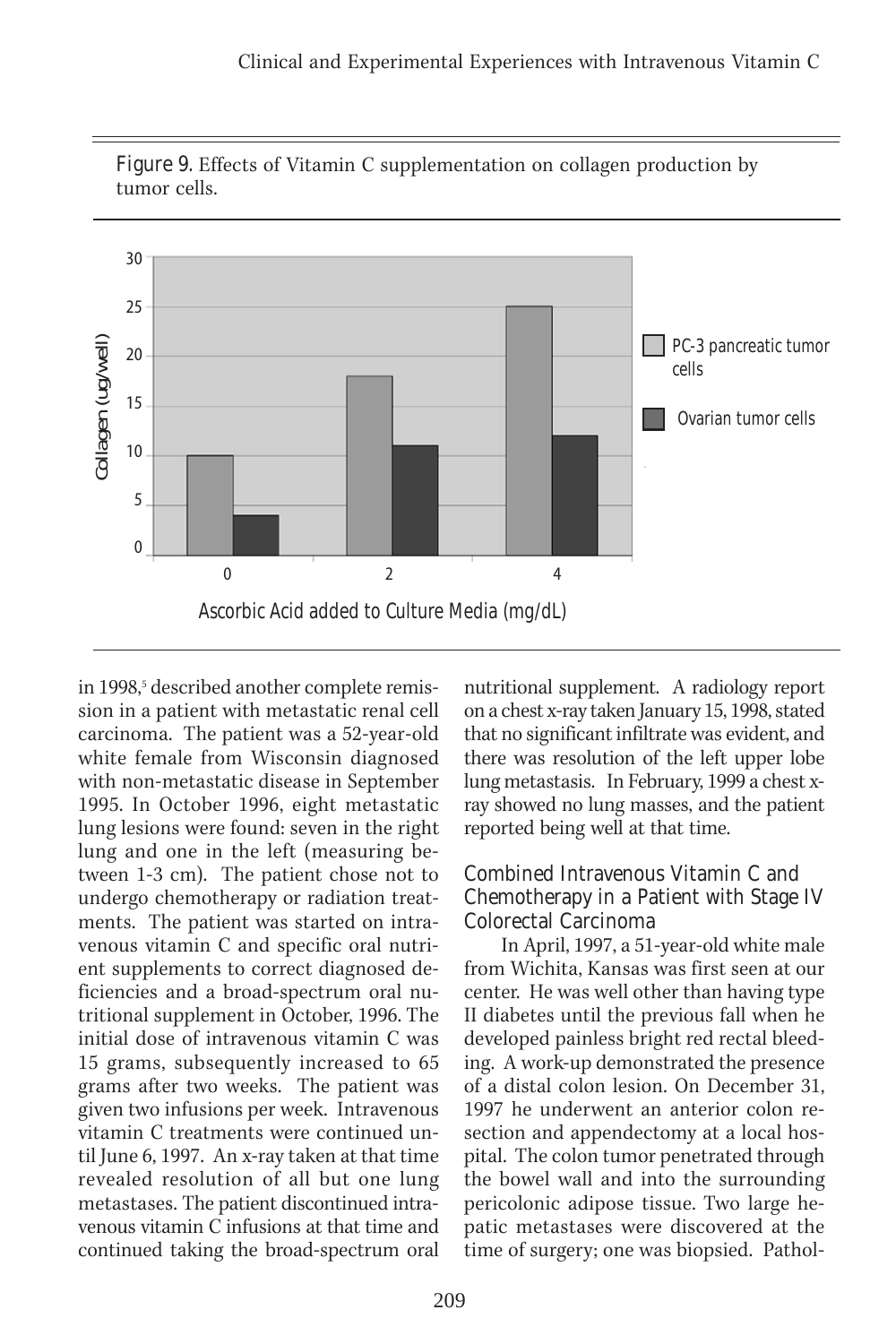

Figure 10. Patient with cancer of the pancreas.

ogy revealed that the colon lesion was a moderately differentiated adenocarcinoma, and the liver biopsy was metastatic adenocarcinoma. Following surgery he received chemotherapy with weekly 5-FU and leucovorin for twelve cycles with a decrease in his CEA from 90.2 to 67.7. The patient and his wife, who is an R.N., asked the chemotherapist about getting intravenous vitamin C along with the chemotherapy. The oncologist informed them that vitamin C would not be of any value.

The patient was then seen at Pittsburg University hospital on May 13, 1997 where he underwent liver resection to segments three and five. During surgery, the stomach was mobilized off the inferior surface of the liver and a frozen section of this area was taken and confirmed metastatic adenocarcinoma. The pathology report showed metastatic carcinoma consistent with colon primary within the desmoplastic tissue and adjacent hepatic parenchyma

from the stomach wall and liver. Segments three and five both contained multiple nodules. His CEA was 9.8 post surgery. The Pittsburg University oncologist informed him his prognosis was very poor and that he should go home and begin chemotherapy again. He and his wife asked this oncologist if he should use intravenous vitamin C. He responded, "I know of no studies which showed that this [vitamin C] would eradicate or delay progression of cancer."

In spite of the two no-confidence recommendations for the use of intravenous vitamin C, The patient returned to our center for infusions after recovering from surgery in June, 1997. He also began receiving weekly 5-FU (1100 mg) and Leucovorin (1300 mg) treatments administered by his local oncologist. His first vitamin C infusion was 15 grams over one hour. The dose was gradually increased during bi-weekly infusions. On September 9, 1997, a post-intravenous vitamin C (100 gram in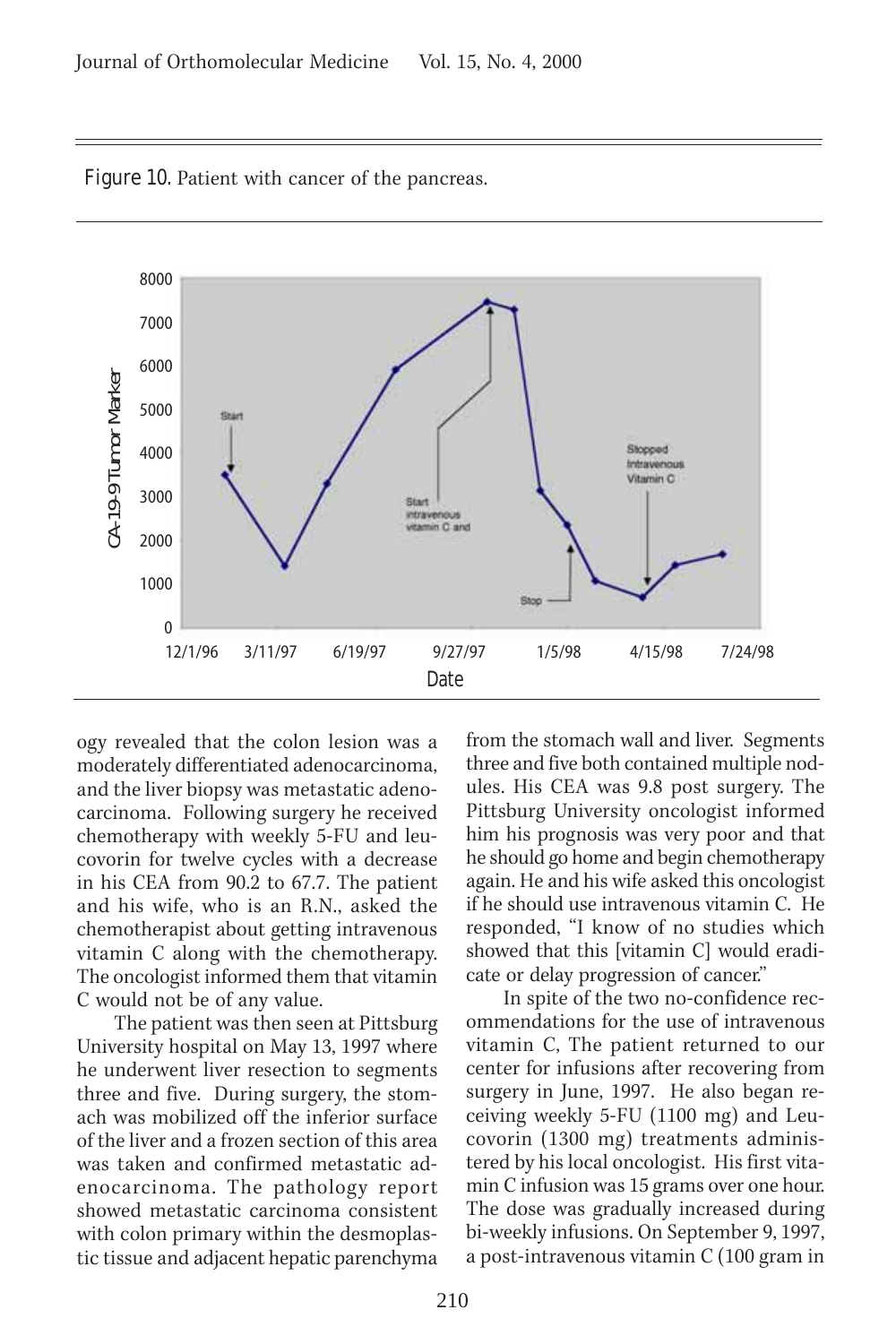1000 cc sterile water infused over 2 hours) plasma concentration of vitamin C was 355 mg/dL. He was then started on intravenous vitamin C, 100 grams, twice weekly. His wife gave most of these infusions at home. In addition to the vitamin C, he was given recommendations for oral vitamin and mineral supplementation to increase levels of nutrients that he was found to be low in.

He kept up his vitamin C infusions until February, 1998 when he traveled to Florida for a vacation. While on vacation he continued the 5-FU/Leucovorin injections. After a two weeks hiatus from the vitamin C infusions he began to experience nausea, diarrhea, stomach pain, and stomatitis; common side effects of 5-FU. The side effects stopped when he restarted intravenous vitamin C. He continued on chemotherapy and 100 gm bi-weekly intravenous vitamin C until April 1, 1998. Other than the brief period of side-effects mentioned above, he had no other side effects during the year of chemotherapy. He never experienced leukopenia, thrombocytopenia, or anemia.

During April, 1998 we began to taper his intravenous vitamin C. The doses were: 75 grams, one time per week for 2 months; then 75 grams, one time every other week for 2 months; then 75 grams, on time every month for two months; and then 50 grams, one time per month for 6 months. The patient's CEA dropped into the normal range on July 31, 1997, and has remained normal (<3.0 ng/mL) to this writing (March 20, 1999). A CT-scan in October, 1998 showed no evidence of metastatic disease. During an interview last week, he described himself as "perfectly healthy."

Comment: This report demonstrates four things about intravenous vitamin C in this patient's case: 1) Intravenous vitamin C was not encouraged by his oncologists; 2) He did not take the advice of his oncologists on the issue of intravenous vitamin C usage; 3) His only side effects of chemotherapy occurred during a hiatus from intravenous vitamin C therapy and

disappeared upon reinstatement of vitamin C infusions; and 4) For this patient intravenous vitamin C did not work against the chemotherapy, as demonstrated by his complete remission.

# Combined Intravenous Vitamin C and Chemotherapy in a Patient with Carcinoma of the Pancreas

In October 1997, a 70-year-old white male from Southeastern Kansas was first seen at our center. After exploratory surgery in December 1997 he had been diagnosed with a low-grade mucinous carcinoma of the pancreas. During surgery there was found to be widely metastatic disease affecting all intra-abdominal organs. In January 1997 he was started on Gemzar. He had an allergic reaction to Gemzar and was placed on weekly 5-FU for 9 weeks. He was placed back on Gemzar in June, 1997 along with Decadron to counteract his allergy. In spite of chemotherapy his CA-19-9 continued to elevate until he was seen at our center. At that time his CA 19-9 was 7400 U/mL (normal <33). His first vitamin C infusion was 15 grams over one hour. His plasma concentration of vitamin C was 34 mg/dL immediately following that infusion. We expect the plasma level of a healthy person to reach 120-200 mg/dL. On his first visit he was also placed on a broad-spectrum nutritional program. The dose of intravenous vitamin C was increased to 75 gram infusions bi-weekly. His CA-19-9 serum concentration declined during this treatment until April, 1998 when he received the results of a CT-Scan of the abdomen/pelvis which showed no change compared to a CT in January. He related that he felt he was wasting his money at that time, and stopped his bi-weekly intravenous vitamin C.

A graph of RB's serial serum CA-19-9 are given in Figure 10, p.12. The evidence in this case suggests that the intravenous vitamin C was acting as a cytostatic and not a cytotoxic agent. When the patient went off the protocol, the tumors became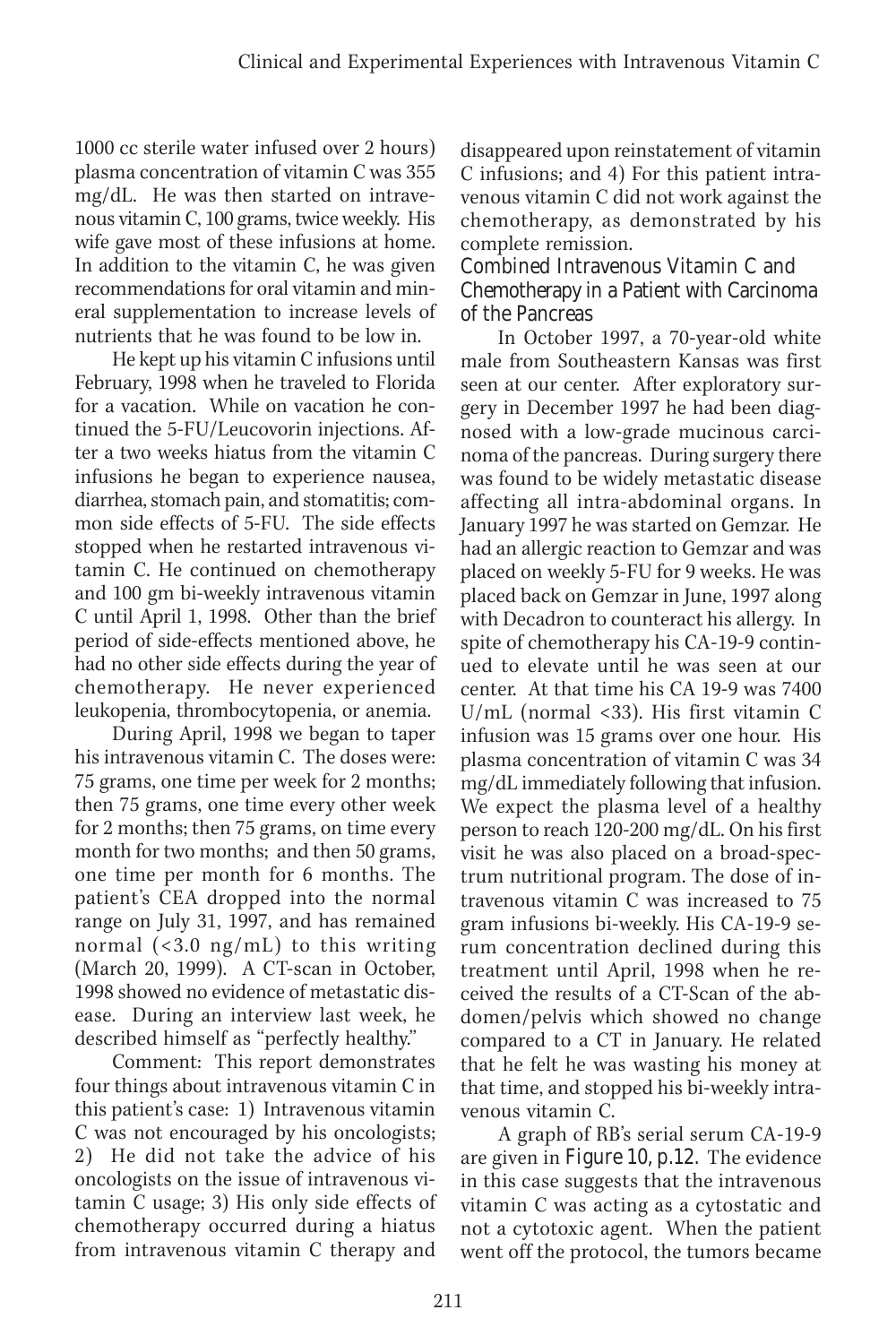active again. The evidence also suggest that intravenous vitamin C was working independently of the chemotherapy given the CA-19-9 level continued to decrease after chemotherapy was discontinued. This patient died at home on July 4th, 1998.

## Resolution of non-Hodgkin's Lymphoma with Intravenous Vitamin C-2 Cases

A 66 year old white female was diagnosed with a large peri-spinal (L4-5) malignant, non-Hodgkin's lymphoma (diffuse large cleaved cell of B-cell lineage) in January, 1995. Her Oncologist recommended localized radiation therapy and Adriamycin-based chemotherapy. She began localized radiation therapy five days per week for five weeks on 1/17/95, but refused chemotherapy. On 1/13/95 she was started on intravenous vitamin C, 15 grams in 250 cc Ringer's Lactate two times per week which she continued after completing the radiation therapy. She also began taking several oral supplements to replace those found to be deficient by laboratory testing, and empirical co-enzyme Q10, 200 mg BID. She was also successfully treated at that time for an intestinal parasite. On May 6, 1995 she returned to her oncologist with swelling and painful supraclavicular lymph nodes. One lymph node was removed and found to contain malignant lymphoma cells. In spite of recommendations for chemotherapy and more radiation, she refused and continued with her intravenous vitamin C and oral regimen. Within six weeks the supraclavicular nodes were barely noticeable. She continued intravenous vitamin C infusions until December 24, 1996. She has been followed with regular physical exams and has had no recurrence. During a telephone follow-up on 3/23/99 she was well without recurrence. Comment: This case is rare–the patient refused chemotherapy, which in all likelihood would have been curative. She also had a so-called recurrence of her lymphoma during intravenous vitamin C therapy months after her radiation therapy had ended. The possibility exists that the lymphoma cells in her lymph nodes were there at the initial diagnosis and the adenopathy occurred during immune recognition of those cells. Also of note is the fact that this patient received only 15 grams of vitamin C per infusion. According to our model, this in not a high enough dose to achieve cytotoxic concentrations of vitamin C in the blood. Therefore, any effect of vitamin C could only be attributed to its biological response modification characteristics.

In Fall 1994 a 73-year-old white male farmer from Western Kansas was diagnosed with wide-spread non-Hodgkin's lymphoma. Biopsies and CT-scan revealed bilateral tumor involvement in his anterior and posterior cervical, inguinal, axillary and mediastinal lymph node beds. Bone marrow aspirate was negative for malignant cells. He was treated with chemotherapy for 8 months that resulted in remission. In July, 1997 he began losing weight (30 lbs). He returned to his oncologist and a CT-scan at that time showed recurrence. He was placed on chemotherapy in September, 1997. In December, 1997 he developed leukopenia and then extensive left sided Herpes Zoster. As a result the chemotherapy was stopped. In March, 1998 he became a patient at our Center and began receiving intravenous vitamin C and oral nutrient supplements including lipoic acid. His vitamin C dose was escalated until he was receiving 50 grams in 500 cc sterile water two times per week. He continued on that dose for 11 months. Three months after beginning vitamin C therapy a CT-scan showed no evidence to malignancy. Another CT-scan in February, 1999 was also clear and he was declared to be in complete remission by his oncologist. Also of note is that this patient was addicted to sleeping pills when first seen at